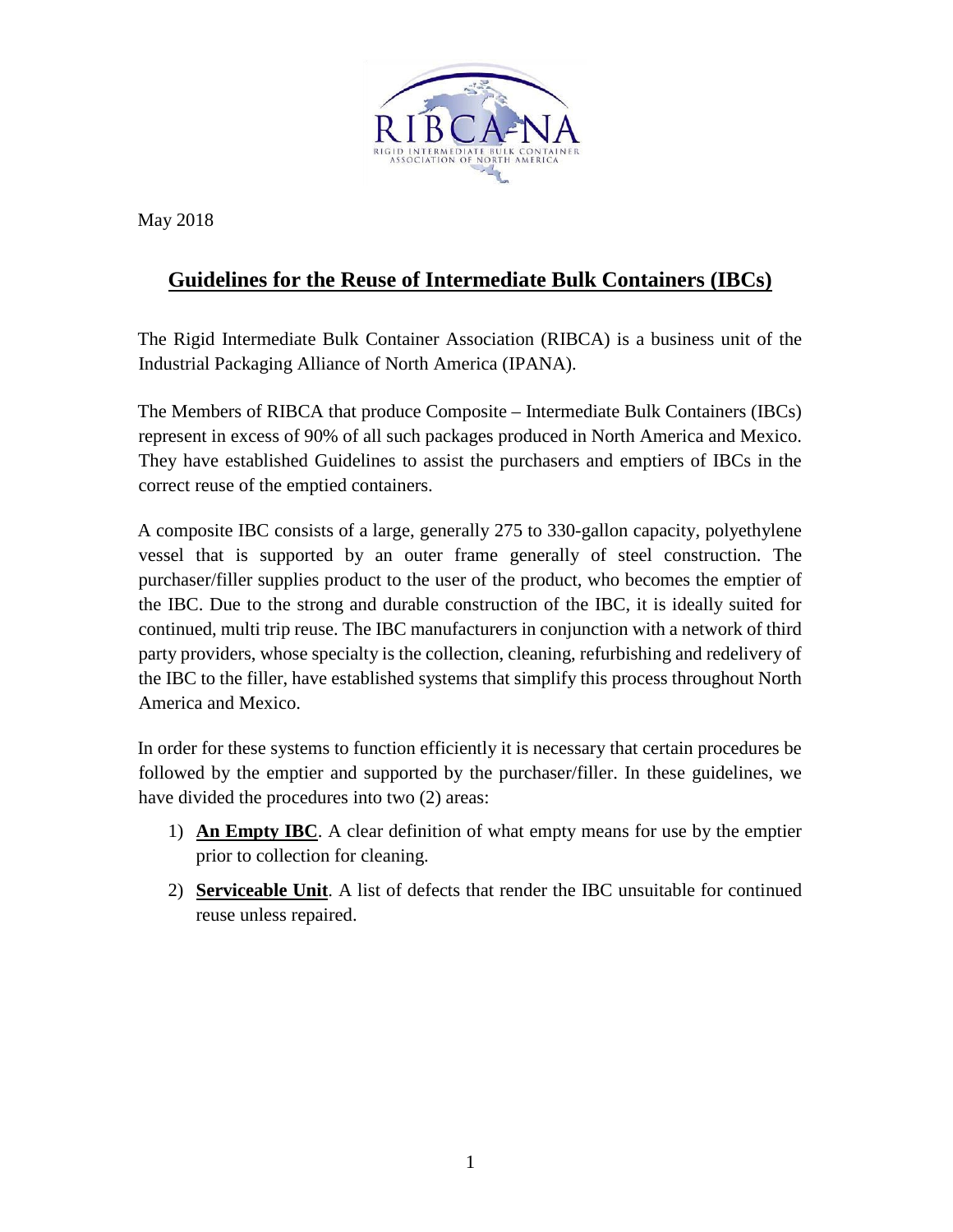## **EMPTY IBC**

|         | Guideline Definition: The interior of the IBC shall be drip dry and free of any solid<br>material.                                                                                                                                                                       |
|---------|--------------------------------------------------------------------------------------------------------------------------------------------------------------------------------------------------------------------------------------------------------------------------|
| By Law: | If the product remaining is classified as dangerous goods, 40<br>CFR 261.7 shall apply as follows:                                                                                                                                                                       |
|         | No more than 3.0 % by weight of the total capacity which is:                                                                                                                                                                                                             |
|         | 0.8-gallons in the case of a 275-gallon IBC<br>1.0-gallons in the case of a 330-gallon IBC<br>$\bullet$                                                                                                                                                                  |
|         | Note: If the product is a dangerous good and an amount in excess<br>of 3.0 % by weight is inadvertently transported, the emptier will<br>be notified that the IBC contains product and the emptier will<br>arrange for the prompt return of the product to his facility. |
| By Law: | If the emptied IBC had contained an Acutely Dangerous Material<br>(P listed and poisonous by inhalation) 40 CFR 261.31 shall<br>apply as follows:                                                                                                                        |
|         | The IBC must be triple rinsed, drip dry and certified to be in<br>Compliance.                                                                                                                                                                                            |

Failure to comply with these instructions can result in the IBC being returned to the emptier/shipper and return freight will be at the emptier's expense.